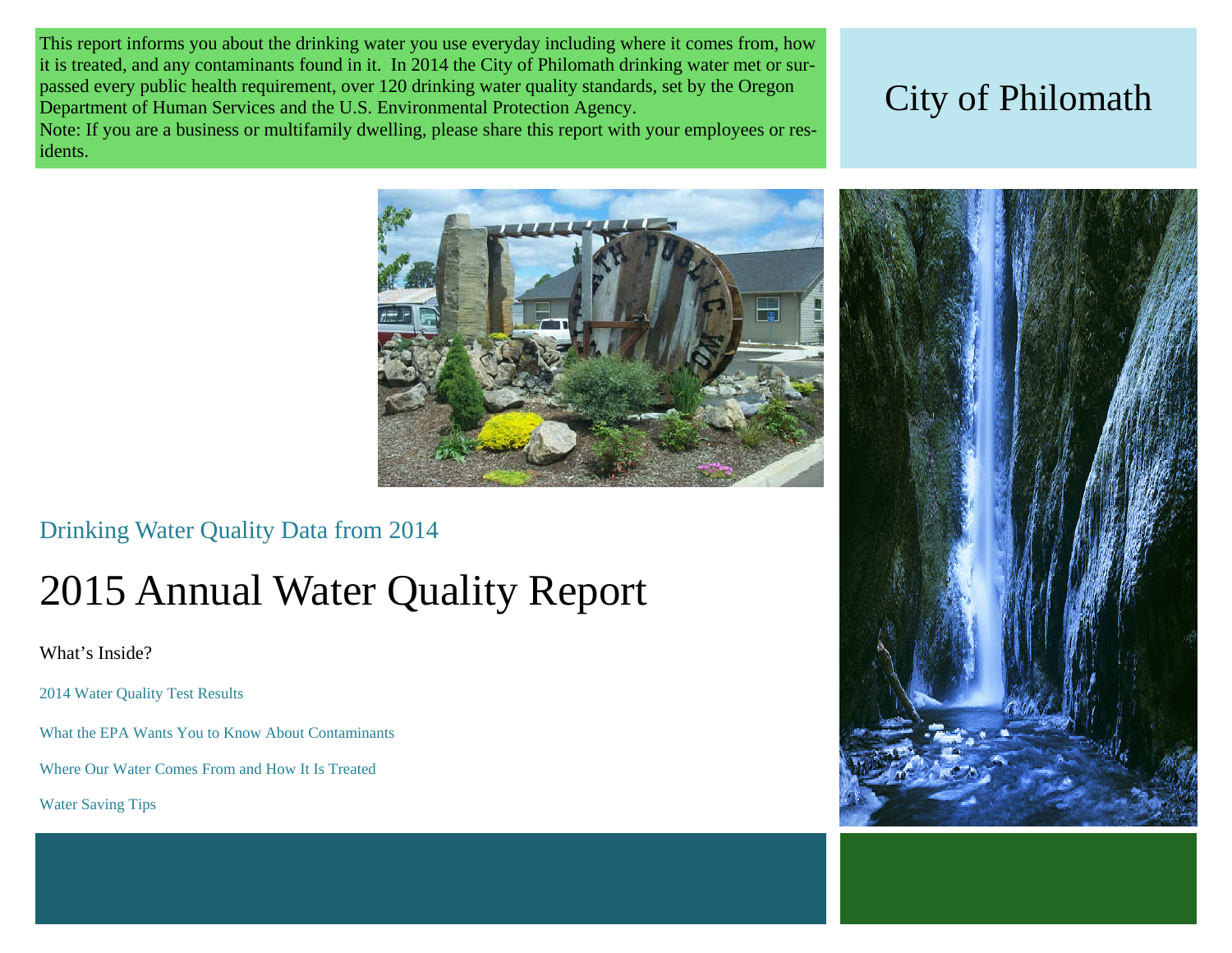## About This Report

When Congress passed the 1996 Safe Drinking Water Act amendments, the Environmental Protection Agency (EPA) was given the mandate to require public water systems to provide each customer with an Annual Water Quality Report every 12 months. This is the City of Philomath's seventeenth annual report.

 The sources of drinking water, both tap and bottled, include surface sources such as rivers, streams, lakes and reservoirs, and groundwater sources, or wells. As water moves through the ground or over surfaces, it dissolves naturally occurring minerals, and in some cases, radioactive material. Water can also pick up substances resulting from the presence of human or animal activity. Contaminants that may be present in the source water include:

- $\bullet$  *Microbial* - such as viruses and bacteria, which may come from sewage treatment plants, septic systems, agricultural livestock operations, and wildlife.
- $\bullet$  *Inorganic* - salts and metals, which can occur naturally or result from urban storm runoff, industrial or domestic wastewater discharges, oil and gas production, mining, or farming.
- $\bullet$  *Pesticides and herbicides* - from a variety of sources such as agriculture, stormwater runoff, and residential uses.
- $\bullet$  *Organic chemicals* - both synthetic and volatile, which are by-products of industrial processes and petroleum production, and can also come from gas stations, urban stormwater runoff, and septic systems.
- $\bullet$  *Radioactive* - can be naturally occurring or be the result of oil and gas production and mining activities.

 To insure that tap water is safe to drink, the EPA prescribes limits on the amount of certain contaminants in water provided by public water systems. Bottled water must meet similar standards for contaminant levels as prescribed by the Food and Drug Administration (FDA).

 All drinking water, including bottled water, may be reasonably expected to contain at least small amounts of some contaminants. The presence of contaminants does not necessarily indicate that water poses a health risk. More information about contaminants and potential health effects can be obtained by calling the EPA's Safe Drinking Water Hotline (800-426-4791) or by visiting the EPA website address:

# City Water Meets Highest Standards

You will be pleased to know that in 2014, Philomath drinking water met all federal and state drinking water standards. Providing our customers with a safe and reliable supply of high-quality drinking water is a primary goal of the Philomath Public Works Department. Our commitment to water quality excellence has in many cases carried us beyond state and federal requirements. This annual report is intended to provide current information about your drinking water and some of the programs and technologies that make it among the safest in the world.

During 2014, 185.7 million gallons of drinking water were produced by the three facilities. Approximately 92% came from the treatment plant. The plant produced an annual average of just over 0.4 million gallons each day, while the well's production accounted for less than1% and use of the Inter-tie was 7%. Usage from the well and the Intertie depends on the time of year, customer demand, and maintenance requirements.

If after reading this report, you have questions or would like more information, please call the Public Works Department at 929-3579. The employees of the Public Works Department are dedicated to excellent customer service and value your input.



Planning a home improvement job? Planting a tree? Installing a fence or deck? WAIT!

Here's what you need to know first: Homeowners often make risky assumptions about whether or not they should get their utility lines marked, but every digging job requires a call –

even small projects like planting trees and shrubs. The depth of utility lines varies and there may be multiple utility lines in a common area. Digging without calling can disrupt service to an entire neighborhood, harm you and those around you and potentially result in fines and repair costs. Calling 811 before every digging job gets your underground utility lines marked for free and helps prevent undesired consequences.

# Philomath's Water System

Total Population served: 4630



# Your Sources for Drinking Water

#### **Marys River**

About 90% of Philomath's drinking water comes from the Marys River. The water is pumped to the water treatment plant located on South Ninth Street. In the first step, a chemical called alum (aluminum sulfate) is added to the "raw water". Alum makes particles like dirt and sediment in the water coagulate, or stick together. These particles clump together into larger particles called "floc". In the second step, the water enters an upflow clarifier, or primary filter. The floc particles then adhere to a synthetic media. During the third step, the water leaves the primary filter and flows through the final multi-media filter. The filters are used to remove any remaining particles in the water. A small amount of chlorine is added as it leaves the plant to kill any germs and to keep it safe in the reservoir and distribution system.

#### **11th Street Well**

A small portion of water from the 11th Street well is used when the plant is down for maintenance or when demand is to great for the plant to keep up. A small amount of chlorine is also added as the water is pumped from the well.

#### **Philomath-Corvallis Inter-tie**

In 2008 the City of Philomath and the City of Corvallis activated the Inter-tie providing Philomath with a backup source of water to help when the plant is down for repairs or maintenance.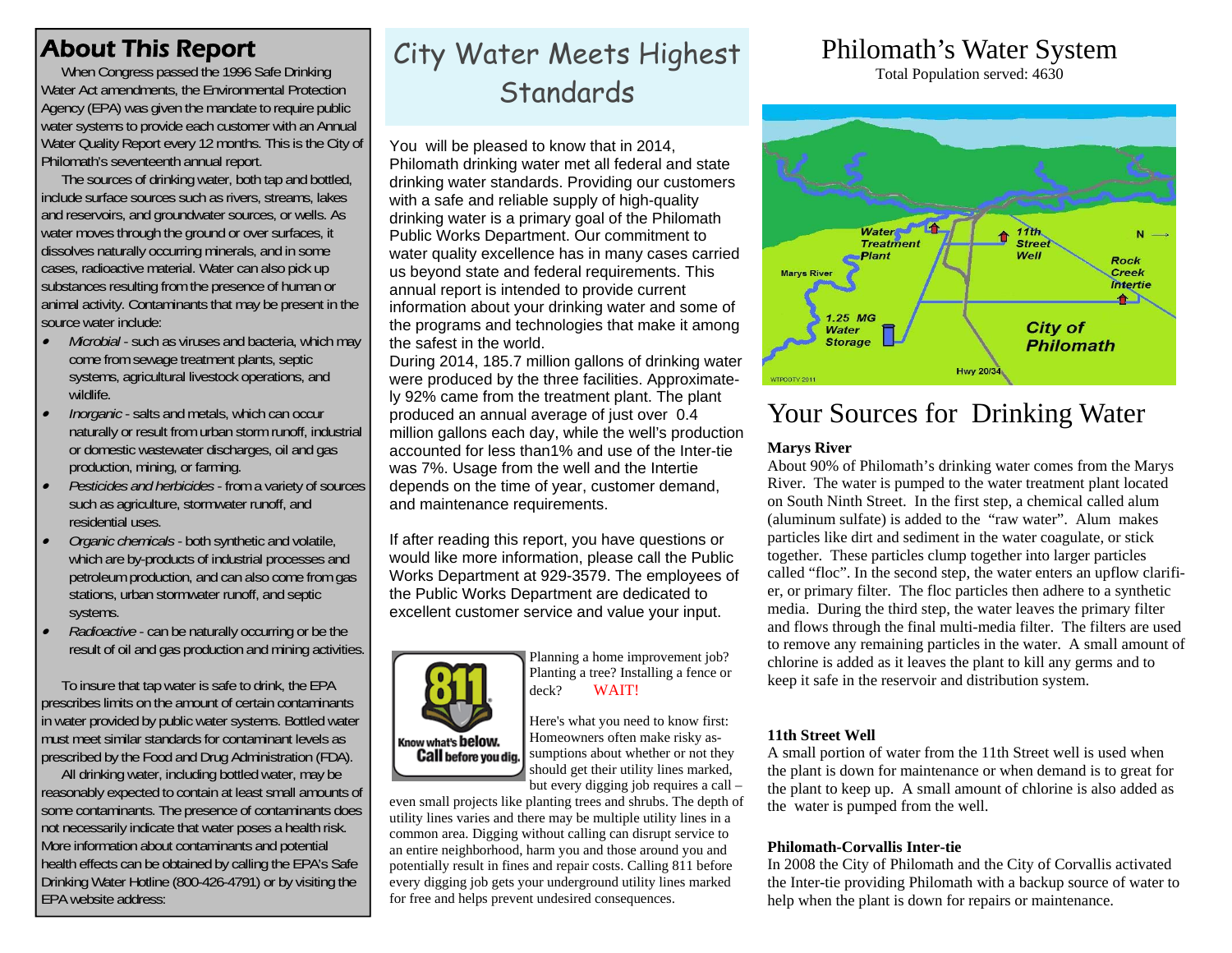#### Definitions:

**MCLG= Maximum Contaminant Level:** The Level of a contaminant in drinking water below which there is no known or expected risk to health. MCLGs allow for a margin of safety.

#### **MCL=Maximum Contaminant Level:**

The highest level of a contaminant that is allowed in drinking water. MCLs are set as close to the MCLGs as feasible using the best available treatment technology.

**AL=Action Level**: The concentration of a contaminant which, if exceeded, triggers treatment or other requirements which a water system must follow.

**TT=Treatment Technique:** A required process intended to reduce the level of a contaminant in drinking water.

**MRDL= Maximum Residual Disinfectant Level:** The highest level of a disinfectant allowed in drinking water. There is convincing evidence that addition of a disinfectant is necessary for the control of microbial contaminants.

**MRDLG= Maximum Residual Disinfectant Level Goal:** The level of a drinking water disinfectant below which there is no known or expected risk to health. MRDLGs do not reflect the benefits of the use of disinfectants to control microbial contamination.

**ppm=Parts per Million:** one part per million is equivalent to half on an aspirin tablet dissolved in about 50 gallons of water.

**ppb=Parts per Billion:** one part per billion is equivalent to half of an aspirin tablet dissolved in about 50,000 gallons of water.

**NTU=Nephelometric Turbidity Unit:**  the standard unit of measurement used in water analysis to measure turbidity in water samples.

**pCi/L=Picocuries per liter:** billionths of a curie per liter of water, a standard to measure radiations at very low levels.

### **An Explanation of the Water Quality Data Table**

**The table below shows the results of our water quality analyses. Every regulated contaminant that we detected in the water, even in the most minute traces, is listed here. The table contains the name of each parameter, the highest level allowed by regulation (MCL), the ideal goals for public health (MCLG), the maximum reported value, the likely sources of each contaminant, footnotes explaining our findings, and a key to the units of measurement. Definitions of MCL and MCLG presented below are important. The data presented in this report is from the most recent testing done in accordance with the state and federal regulations.** 

|                                            | <b>Date</b>   |            | <b>MCLG</b>      | <b>MCL</b>                                                             |                      | Range       |               | <b>Meets</b> |                                                                                        |
|--------------------------------------------|---------------|------------|------------------|------------------------------------------------------------------------|----------------------|-------------|---------------|--------------|----------------------------------------------------------------------------------------|
|                                            |               |            |                  |                                                                        | <b>Detected Lev-</b> |             |               |              |                                                                                        |
| <b>Test</b>                                | <b>Tested</b> | Unit       | (MRDLG)          | (MRDL)                                                                 | el                   | Lowest      | Highest Regs? |              | <b>Major Sources</b>                                                                   |
| Inorganic                                  |               |            |                  |                                                                        |                      |             |               |              |                                                                                        |
| Fluoride                                   | 2014          | ppm        | 4                | $\overline{4}$                                                         | Average: .70         | 0.54        | .82           | Yes          | Erosion of natural deposits; water addi-<br>tive-promotes strong teeth                 |
| Sodium                                     | 2012          | ppm        | N/A              | N/A                                                                    | Average: 29.0        | 19.00       | 39.00         | Yes          | Erosion of natural deposits                                                            |
| <b>Nitrate</b>                             | 2014          | ppm        | 10               | 10                                                                     | .00                  | 0.00        | 0.00          | Yes          | Erosion of natural deposits; runoff from<br>fertilizer use; leaching from septic tanks |
| <b>Barium</b>                              | 2012          | Ppm        | 2.0              | 2.0                                                                    | .010                 | 0.00        | .010          | Yes          | Erosion of natural deposits                                                            |
| Nickel                                     | 2010          | ppm        | 0.1              | 0.1                                                                    | 0.0013               | 0.00        | 0.0013        | Yes          | Erosion of natural deposits                                                            |
| Arsenic                                    | 2009          | ppm        | 0                | .010                                                                   | .00173               | 0.00        | .00173        | Yes          | Erosion of natural deposits                                                            |
|                                            |               |            |                  |                                                                        |                      |             |               |              |                                                                                        |
| Lead                                       | 2012          | ppb        | $\mathbf 0$      | $AL=15$                                                                | 0.000                | 0.000       | 0.000         | Yes          | Corrosion of household plumbing                                                        |
| Copper                                     | 2012          | ppm        | 1.3              | $AL=1.3$                                                               | 0.130                | 0.012       | 0.150         | Yes          | Corrosion of household plumbing                                                        |
| Gross Alpha                                | 2012          | pCi/L      | $\boldsymbol{0}$ | 15                                                                     | 0.190                | 0.000       | 0.190         | Yes          | Erosion of natural deposits                                                            |
| Uranium                                    | 2012          | pCi/L      | $\mathbf 0$      | 0.03                                                                   | 0.000                | 0.000       | 0.000         | Yes          | Erosion of natural deposits                                                            |
| Radium 226/228                             | 2012          | pCi/L      | $\mathbf 0$      | 5                                                                      | 0.760                | 0.000       | 0.760         | Yes          | Erosion of natural deposits                                                            |
| Microbiological                            |               |            |                  |                                                                        |                      |             |               |              |                                                                                        |
| Turbidity                                  | 2014          | <b>NTU</b> | N/A              | <b>TT</b>                                                              | Average: .08         | 0.02        | .32           | Yes          | Soil Runoff                                                                            |
| <b>Total Coliform</b>                      | 2014          | No Unit    | 0                | Presence<br>of coliform<br>bacteria in<br><5% of<br>monthly<br>samples | 0                    | $\mathbf 0$ | $\mathbf 0$   | Yes          | Naturally present in the environment                                                   |
| Fecal coliform or E.<br>coli Bacteria      | 2014          | No Unit    | 0                | $\mathbf 0$                                                            | 0                    | 0           | 0             | Yes          | Human or animal fecal waste                                                            |
| <b>Disinfection by-</b><br><b>Products</b> |               |            |                  |                                                                        |                      |             |               |              |                                                                                        |
| Haloacetic acids                           |               | 2014       | ppb              | 60.0<br>0.0                                                            | Average: 14.73       | 4.10        | 24.50         | Yes          | By-product of disinfection                                                             |
| <b>Total Trihalomethanes</b>               |               | 2014       | ppb              | 0.0<br>80.0                                                            | Average: 31.90       | 16.10       | 60.30         | Yes          | By-product of disinfection                                                             |
| <b>Chlorine Residual</b>                   |               | 2014       | ppm              | 4.0<br>4.0                                                             | Average: .95         | 0.51        | 1.22          | Yes          | Remaining chlorine from disinfection                                                   |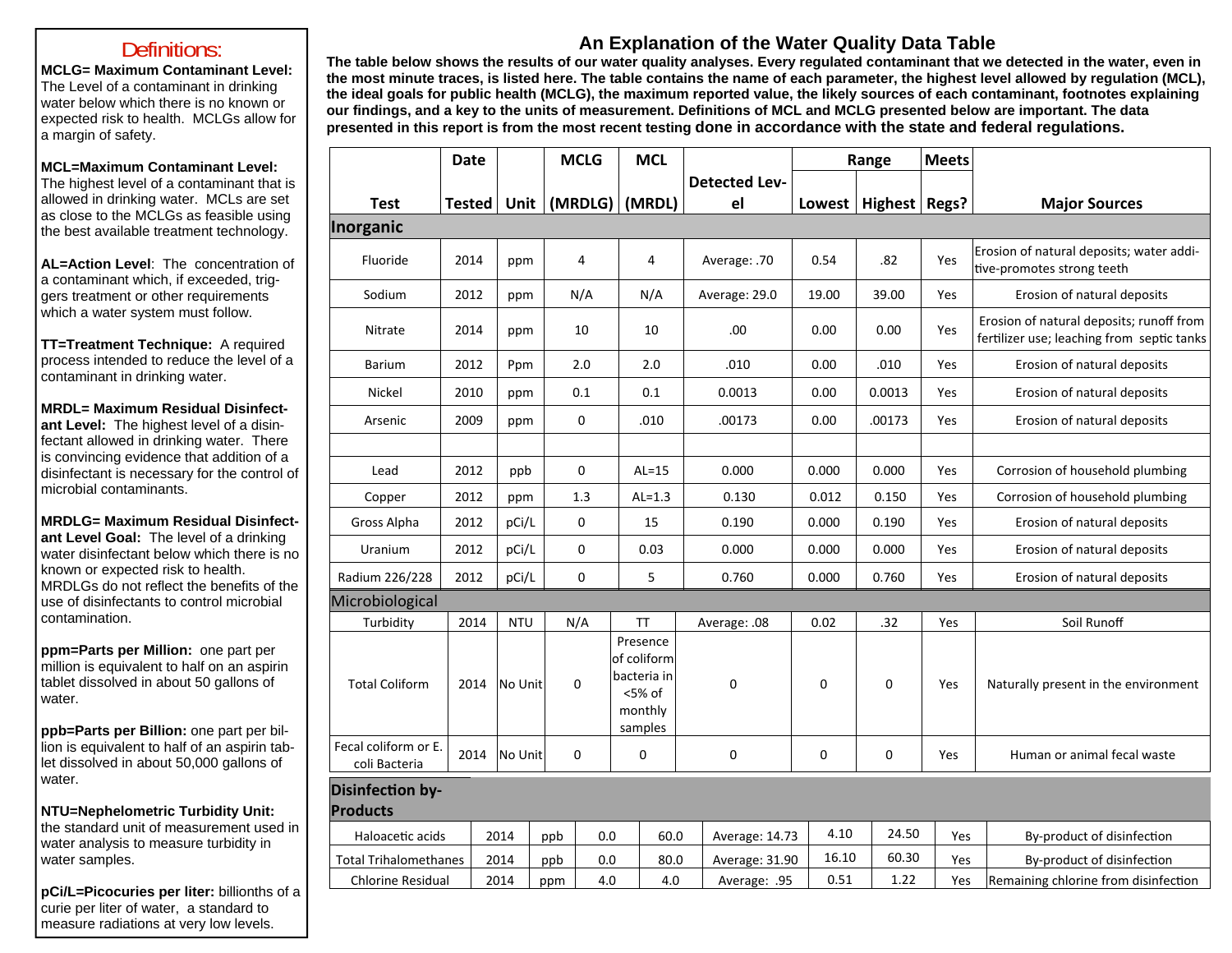| <b>Additional Substances of Interest 2014</b> |                          |  |  |  |  |  |  |
|-----------------------------------------------|--------------------------|--|--|--|--|--|--|
| рH                                            | Annual average: 7.6 mg/L |  |  |  |  |  |  |
| <b>Arsenic</b>                                | None Detected (2012)     |  |  |  |  |  |  |

Although we are required to test for more than one hundred substances, including radiological, inorganic chemicals, both synthetic and volatile organic chemicals, and microbiological, only the listed substances were found - and of those found, all results are well below the required MCL.

**Radon** is a naturally-occurring radioactive gas found throughout the U.S., more often in groundwater than in surface water. The City of Philomath is not required to test for Radon.

**Cryptosporidium** is a harmful microbial pathogen found in surface water throughout the U.S. Cryptosporidium may cause cryptosporidiosis, an abdominal infection. Cryptosporidium must be ingested to cause disease and may be spread through other means than drinking water. The City of Philomath conducted a limited sampling for Cryptosporidium in late 2009 to 2010 before being released from further sampling by the Oregon Drinking Water program. Philomath finished with a highest mean month of .042 oocyst/L in unfiltered water taken before any treatment. There was none detected in finished water. The action level for Cryptosporidium is > .075 oocyst/L. There is currently no required testing for Cryptosporidium unless E. coli testing exceeds action levels in 2017 when our next sampling is required.

**Escherichia coli,** known as E. coli, is a bacteria that is present in all warm blooded mammals. Birds and animals are carriers and E. coli has even been found in some fish and turtles. Sand and soil can harbor the E. coli bacteria. The City of Philomath tested for E. coli in it's source water (Marys River) in late 2009 and 2010. While some E. coli were detected in the river water, it was below the action level. There were no E. coli or fecal bacteria detected in water samples taken throughout the city.

For the complete listing of all test results, go the Oregon Drinking Water program website: www.oregon.gov/dhs/ph/dwp/ index.shtml. (Click on Data Online, then choose Data Search Options, choose the criteria you wish to view and enter Philomaths ID #00624).

#### Philomath Has Met Criteria For Reduced Monitoring Of DBP's.

Philomath has met the criteria for reduced monitoring of Disinfectant by Products. (DBP). DBP's are compounds that are produced when chlorine (disinfectant) comes in contact with organic or inorganic materials that naturally occur in raw water. Treatment of the water removes a great deal of organics from the water, but the removal of all organic materials is nearly impossible resulting in minute particles remaining that combine with the chlorine. The two DBP's that are monitored are Trihalomethanes (TTHM) and Haloacetic Acids (HAA5). TTHM's are a grouping of four chemical compounds and HAA5's are a grouping of 5 chemical compounds. The Maximum Contaminate Level (MCL) on a running annual average for TTHM's is 80 parts per billion (ppb). HAA5 MCL is 60 ppb. Philomath's Long Running Annual Average has stayed below half of the MCL's for both groups allowing monitoring to be reduced from 2 dual sample sites (both sites TTHM and HAA5 samples) 4 times a year (quarterly) to 2 dual sample sites once per year.

### A Note For People With Special Health Concerns

Some people may be more vulnerable to contaminants in drinking water than is the general population. Immuno-compromised persons such as persons with cancer undergoing chemotherapy, persons who have undergone organ transplants, people with HIV/AIDS or other immune system disorders, some elderly, and infants can be particularly at risk from infections. These people should seek advice about drinking water from their health care providers. EPA/ CDC guidelines on appropriate means to lessen the risk of infection by cryptosporidium are available from the Safe Drinking Water Hotline at 800-426-4791.

## A Word About Lead In Drinking Water.

If present, elevated levels of lead can cause serious health problems, especially for pregnant women and young children. Lead in drinking water is primarily from materials and components associated with service lines and home plumbing. The City of Philomath is responsible for providing high quality drinking water, but cannot control the variety of materials used in plumbing components. "When your water has been sitting for several hours you can minimize the potential for lead exposure by flushing your tap for 30 seconds to 2 minutes before using water for drinking or cooking. If you are concerned about lead in your water, you may wish to have your water tested. Information on lead in drinking water, testing methods, and steps you can take to minimize exposure is available from the Safe Drinking Water Hotline or at www.epa.gov/ safewater/lead.

#### *Why Is Chlorine Added To Our Water?*

Although three quarters of the Earth's surface is covered with water, only about 1% is available for human consumption. Often this water must be treated to make it safe for human consumption. In 1908, chlorine was first used on a large scale in the United States to disinfect water supplies. Waterborne diseases such as cholera, typhoid, and dysentery were virtually eliminated in this country. Unfortunately, more than 1.5 billion people in developing countries do not have access to safe drinking water. Diseases associated with dirty water kill more than 25,000 people each day around the world, according to the World Health Organization.

 Our treatment plant and well both use chlorine to disinfect the water. Low doses of chlorine act as a disinfectant protecting you from disease causing microorganisms. We are required to add disinfectant in order to meet state and federal mandates for safe drinking water.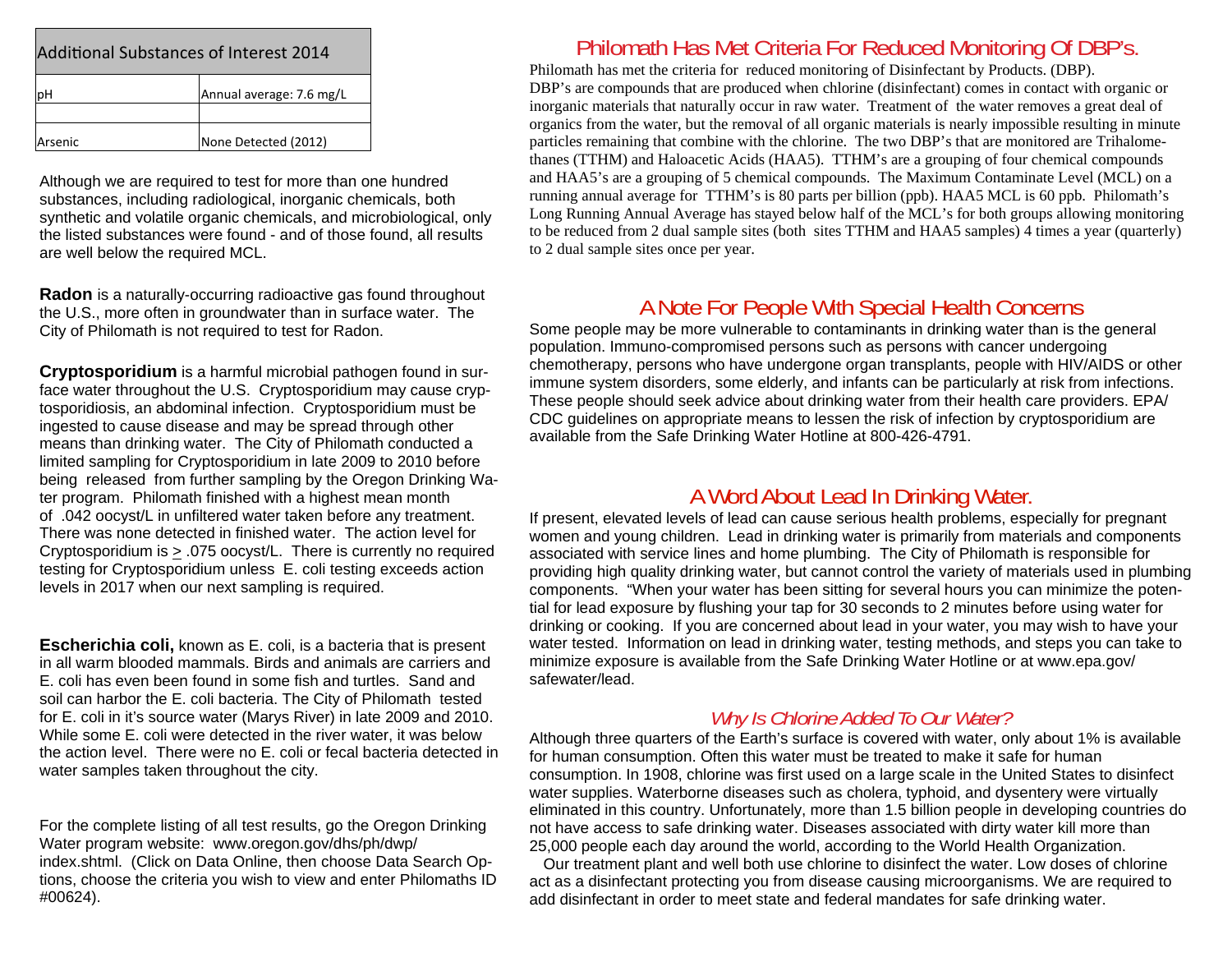## *How Often Is Our Water Tested?*

Before the water reaches your tap, samples from the water treatment plant, reservoir, and at numerous locations throughout the distribution system are tested. Dozens of tests are performed at the treatment plant each day, while more than 100 drinking water tests are conducted throughout the distribution system each year. Hundreds of other required tests are performed by state certified contract laboratories that specialize in drinking water analyses. Results from all these tests are summarized and sent monthly to the Oregon Health Division for review.

## Philomath Source Water Assessment Report

In 2001 the Department of Environmental Quality (DEQ) and the Environmental Protection Agency (EPA), with the help of the City of Philomath conducted a Source Water Assessment of the Marys River watershed as required by the Federal Safe Drinking Water Act. This assessment identifies potential sources of contaminants that could impact the quality of the Marys River.

Results of the assessment reveal that the contaminants of concern include Sediments and Turbidity, microbiological agents and nutrients. Potential sources of theses contaminants include highways and railways, leaking septic systems, grazing animals, pastures, forest practices, rock quarries, lumber companies, water treatment plants, nurseries and, auto shops.

Philomath's Source Water Assessment Report is available for review at the Public Works Department or on the web at: http://www.deq.state.or.us/wq/ dwp/docs/swasummary/pws00624.pdf

## Helpful Tips for Reducing Water Use:

- $\bullet$  A lawn only needs approximately one inch of water per week to stay healthy and green. It is better to give your lawn a deep watering infrequently rather than everyday. This promotes healthy root growth.
- $\bullet$  Make sure your irrigation system is operating efficiently.
	- Look for broken or misdirected spray heads
	- Check how much water you are applying weekly by adjusting your watering schedule.
	- Set your watering schedule for early morning or late evening to avoid water loss from evaporation.
- $\bullet$ Consider using drip irrigation for watering.
- $\bullet$  Plant native or drought tolerant plants that use less water once established.
- $\bullet$  Be sure to check your toilets for leaks, even if you can't hear or see them. A leaky toilet can waste up to 100 gallons of your drinking water per day.

# Cross Connection and Backflow Prevention

Congress established the Safe Drinking Water Act (SDWA) in 1974 to protect human health from contaminants in drinking water and to prevent contamination of existing groundwater supplies. This Act, and its amendments (1986 and 1996), require many actions to protect drinking water and its sources. One of these actions is the installation and maintenance of an approved backflow prevention assembly at the water service connection whenever a potential hazard is determined to exist in the customer's system. Without proper protection devices, crossconnections can occur.

#### What is a cross-connection?

 It is a connection between your drinking water and another source of water that combines the two when a backflow condition occurs. When this condition occurs, your drinking water can become contaminated. The City of Philomath is serious about the mission to protect customers, water resources and the environment. Our objective is to monitor the implementation and annual testing of devices which will prevent the water supply from becoming contaminated, even unintentionally.

According to the State of Oregon Rules for Safe Drinking Water, all users connected directly or indirectly to a public water system must have a backflow prevention device if there is any hazard risk. Risk hazards would include, but are not limited to: Underground irrigation systems, hot tubs, wells, etc.

This backflow device must be installed and maintained at the user's expense.

All backflow prevention devices need to be tested annually by a certified tester to ensure proper working order. The City of Philomath can provide consumers or property owners with a list of certified backflow prevention testers. The consumer or property owner selects one of his/her own choosing from the list to perform the test. The consumer or property owner should maintain written records of the test and ensure that The City of Philomath has been provided with a copy. The City of Philomath is authorized to suspend water service to the consumer's premises in the event the backflow prevention device inspection and test reports are not provided as required.

You may call the City of Philomath, Public Works Dept. at 541-929-3579 with any questions about backflow prevention.